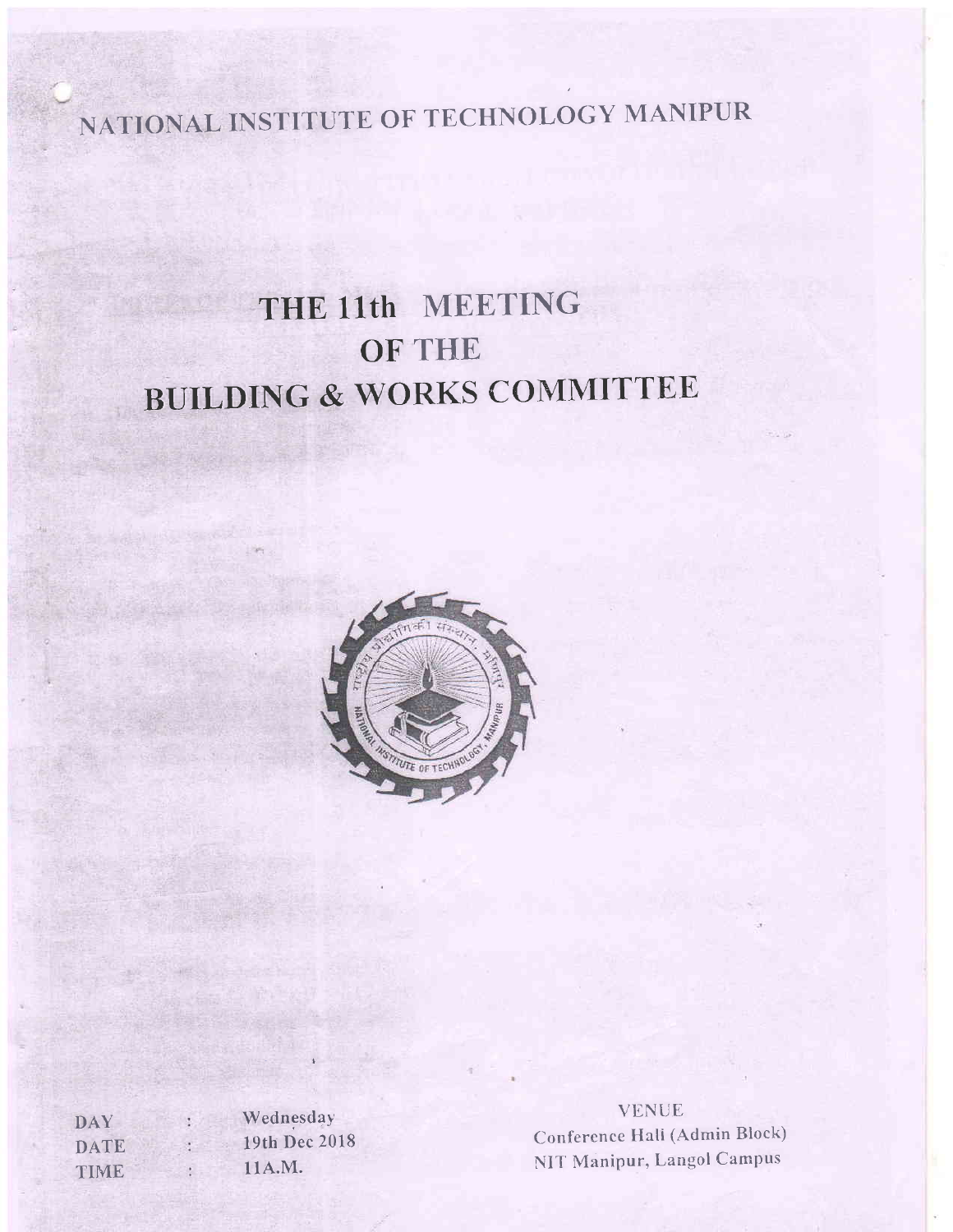## NATIONAL INSTITUTE OF TECHNOLOGY MANIPUR LANGOL, IMPHAL

### MINUTES OF THE 11th MEETING OF THE BUILDING & WORKS **COMMITTEE HELD ON 19TH Dec 2018**

The 11th meeting of the Building & Works Committee of National Institute of Technology Manipur was held on 19<sup>th</sup> Dec, 2018 at 11:00 am at the conference hall of the administrative building of NIT Manipur Langol. Prof.(Dr.)Goutam Sutradhar, Chairman of the Building & Works Committee, NIT Manipur presided over the meeting.

The following members were present:

- Prof. (Dr.) Goutam Sutradhar Director, NIT Manipur
- Prof. )(Dr) Kh. Manglem Singh Registrar, NIT Manipur
- Shri Ch Biren Singh Superintending Engineer, EEW Govt. of Manipur
- Shri Ankur Lohan **EE.CPWD**
- Dr. Bakimchandra Oinam Dean  $(P&D)$
- ❖ Dr. Mayengbam Sunil Singh Associate Dean (P&D), NIT Manipur

Shri Samarjit Singh **EE NIT Manipur** 

Dr Ng Romeji Singh Assistant Professor (Civil Engg) : Ex-officio Chairman

: Ex-officio Member Secretary

· Member

: Member

: Member

: Member

: Member

: Invitee Member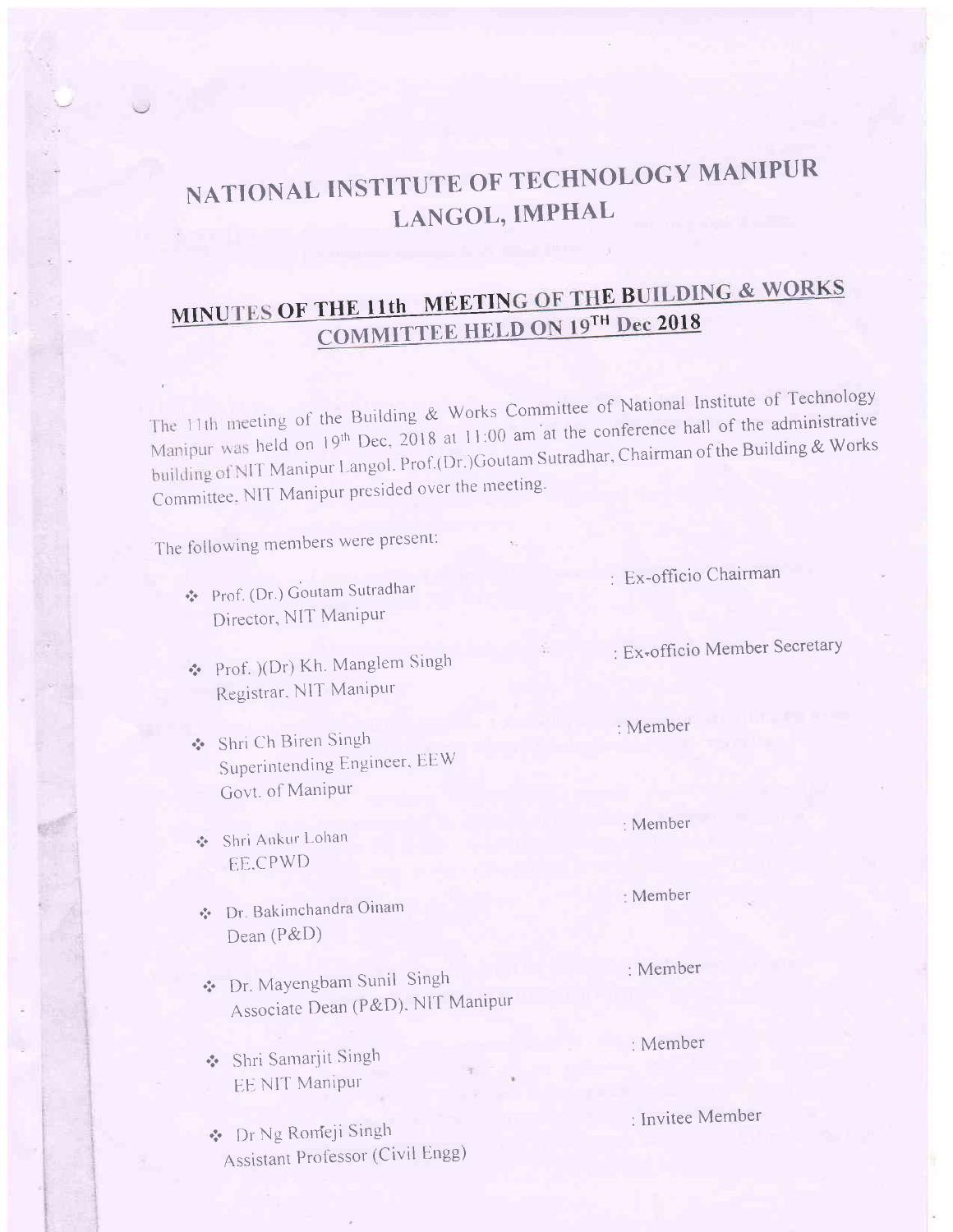The Chairman of the 11<sup>th</sup> BWC welcomed all the members and then requested the Executive Engineer to initiate discussions on agenda items. The item-wise decisions of the agenda are described below

#### ll'EM NO. I l.l: confirmation of the Minutes of the 1Oth Building and works Committee held on 20th June 2018'

The minutes of the 10th Building and Works Committee held on 20th June 2018. at the Conference Room of NIT Manipur, Langol was confirmed.

### l'rEM NO. 11.2: Action taken on the decision of the 1Oth meeting of the Building and Works Committee held.on 20th June 2018 at the conference Room of NIT Manipur, Langol.

The actions taken on various decisions of the 1Oth Meeting of the BWC were noted by all members.

### ITEM NO. 11.3: Latest position of unspent balance and progress on the ongoing projects as on 30<sup>th</sup> Nov 2018

All members noted fund position under OH-35.

#### **ITEM NO. 11.4:** Recommendation for Expenditure Sanction for urgent based priority construction works undertaken by various work agencies'

AII members reviewed the agenda stated ongoing works and recommended for approval of expenditure sanction of amount Rs 8.41 Cr to the FC & BOG for early completion of all stated works (the amount is excluding Rs 0.15 Cr which is to be sponsored by TEQIP fund for its project)

#### ITEM NO. II.5: Administrative approval for New Site Development for future construction works at the western campus.

The committee recommended to perform at least three boreholes to ascertain soil strata at the proposed site (an area of measuring approximately  $15000$  sqm in the western campus (towards northern road), the elevation of which is about 2.00 mtr higher than the existing built up areas) at the earliest so that the report can be presented to the visiting high

 $\lambda$   $\ell$